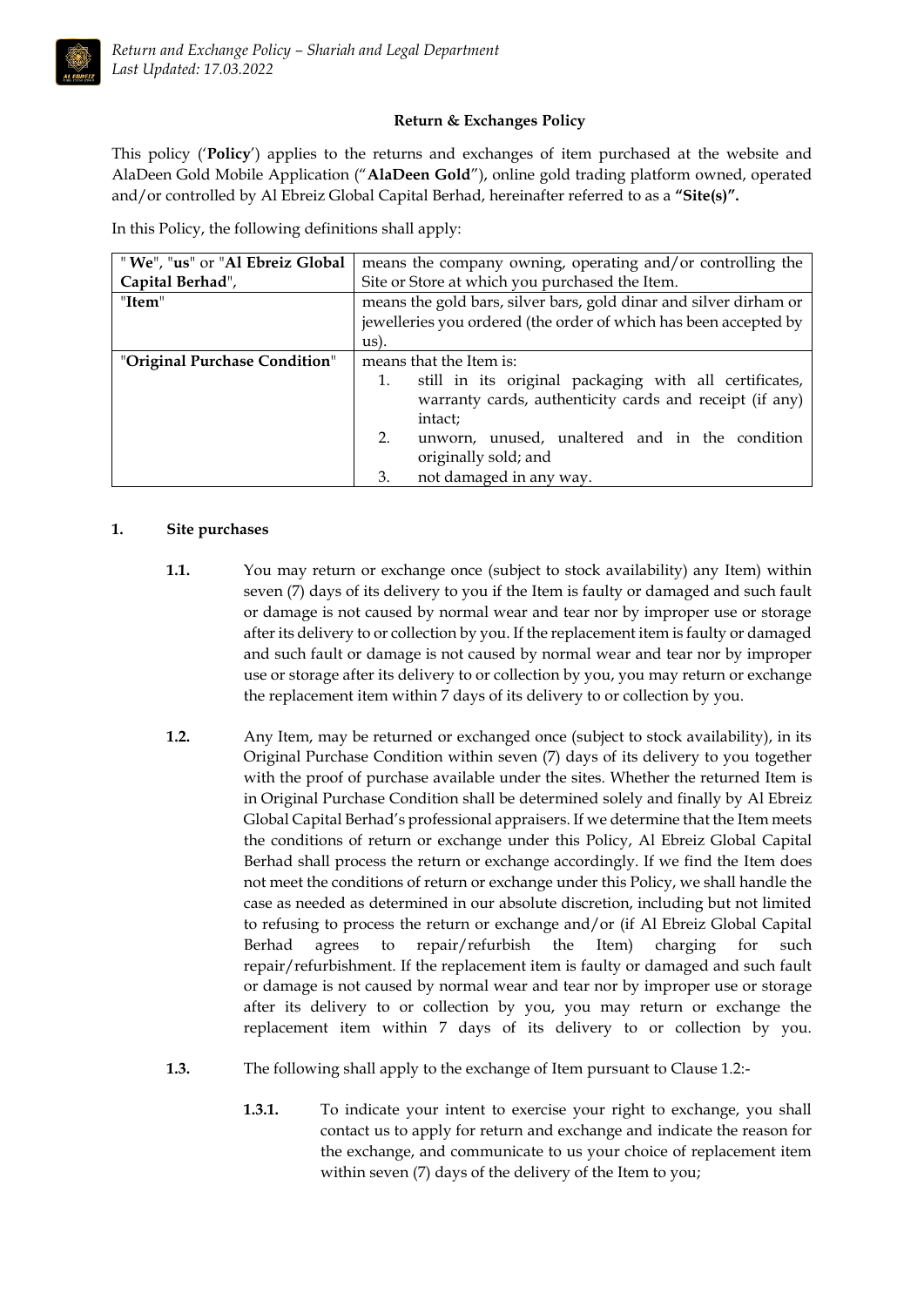

- **1.3.2.** You may exchange the Item only for any item under the same product category as designated by Al Ebreiz Global Capital Berhad (with the price of the item displayed) based on stock availability. Where the price of the selected replacement item(s) is/are higher than that of the Item to be exchanged (determined based on weight for non-fixed price gold/platinum jewellery, and based on the selling price of the Item for other jewellery and accessories), you shall pay us the difference in price calculated by deducting the price you actually paid for the Item (i.e. the discounted price if you enjoyed any discount at the time of purchase of the Item) from the marked price of the replacement item. The payment should be made by any of the payment methods set out in the Terms and Conditions of AlaDeen Gold. For the avoidance of doubt, we shall not be obliged to return, refund or credit your account with any discounted amounts, discounts or benefits you enjoyed at the time of purchase of the Item. Where the price of the Item is higher than that of the selected replacement item, we shall not refund to you the price difference;
- **1.3.3.** If you have purchased any Item with any discount offered by a joint promotion or other promotional activities but the discount offer has expired at the time of the exchange of the Item, the discounted price of the Item shall still be regarded as the price of the Item for the purpose of calculating the price difference between the Item and the selected replacement item, but the discount may not be applied towards the price of the replacement item or otherwise used again. Discounts offered by companies other than Al Ebreiz Global Capital Berhad shall be dealt with in accordance with the terms and conditions of the relevant companies;
- **1.3.4.** After complying with Clause 1.3.1, you shall send us the Item intended to be exchanged together with the Item's proof of purchase, at your own costs (including any shipping fee, taxes and duties arising out of such return) within twenty-eight (28) days from the date of delivery of the Item to you through the following means: The Item and it's proof of purchase shall be shipped to our business address designated by us from time to time or delivered by you personally to one of our Business Address designated by us from time to time. If the Item intended to be exchanged was purchased from a designated third-party online shopping platform, the exchange of Item will be arranged according to the terms stated on that platform;
- **1.3.5.** If we have given you any free promotional gift with your purchase of the Item, you shall return the said gift together with the Item or to purchase the gift at the gift price, otherwise the exchange will not be processed;
- **1.3.6.** We shall be entitled to refuse to accept any Item you return on a cash on delivery basis. You may consider insuring your shipment but any such insurance shall be borne at your own cost and risk. Al Ebreiz Global Capital Berhad shall not bear any responsibility for any losses, direct or otherwise, that may arise from loss or damage of the Item arising from or in connection with the return of the Item. We reserve the right to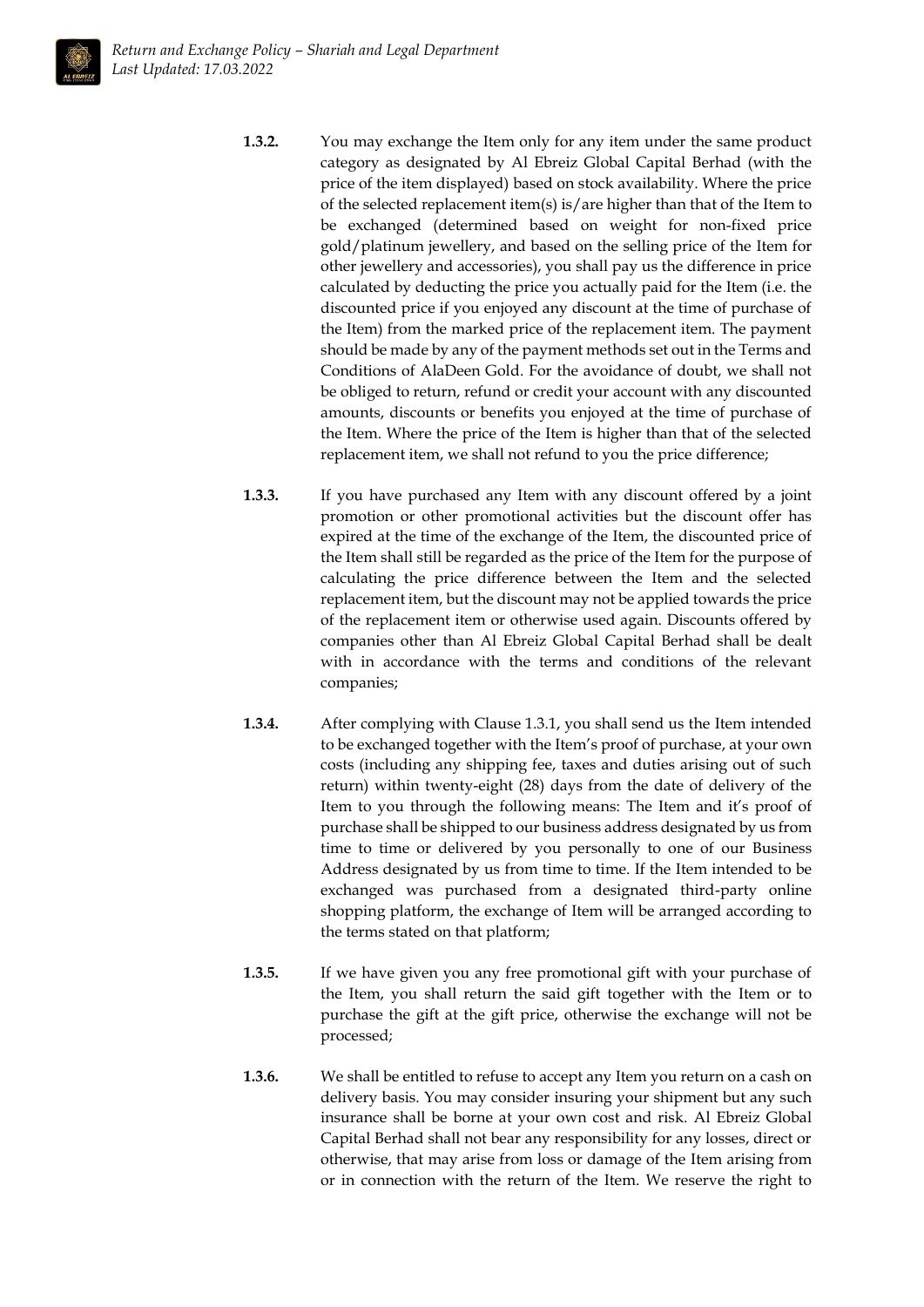

charge you for any fees we incur at time of receipt of your package. In addition, we may refuse to process your exchange if the receipt, tax invoice (if any) or the Item itself is missing or the Item is returned to us by persons other than the purchaser on our record;

- **1.3.7.** Upon our receipt of the Item you send pursuant to Clause 1.3.4, we may take some time to examine the same to determine whether it is in the Original Purchase Condition, so that the replacement item will not be provided to you immediately after our receipt of the Item;
- **1.3.8.** If we determine that the Item is in the Original Purchase Condition, we shall despatch to you the replacement item you have chosen (provided that it complies with Clause 1.3.2 and subject to stock availability). The shipping fee for sending the replacement item and the taxes and duties arising out of the delivery of the replacement item, if any, shall be borne by you, unless the Item was purchased from a designated third-party online shopping platform and stated that the relevant shipping fee, taxes and duties shall be borne by us; and
- **1.3.9.** Upon despatch of the replacement item referred to in Clause 1.3.8 to the carrier, the ownership and title of the exchanged Item shall be vested solely in us.
- **1.4.** The following shall apply to the return or exchange of Item pursuant to Clause 1.1:-
	- **1.4.1.** To indicate your intent to exercise your right to return/exchange, you shall contract us to apply for a return and indicate the reason for the return/exchange within 7 days of the delivery of the Item to you and (if applicable) communicate to us your choice of replacement item;
	- **1.4.2.** Return or exchange of Item pursuant to Clause 1.1 shall be subject to our authorization. We shall be entitled to request and receive photographic evidence of the fault or damage in the Item before we authorize you to return or exchange the Item pursuant to Clause 1.1;
	- **1.4.3.** After complying with Clauses 1.5.1 and 1.5.2, you shall send us the Item intended to be returned/exchanged together with the Item's proof of purchase, within twenty eight (28) days from the date of delivery of the Item to you or its collection under the in-store collection service (as the case may be) through the following means: the Item and its proof of purchase shall be shipped to our business address designated by us from time to time or delivered by you personally to our Business Address designated by us from time to time. If the Item intended to be returned/exchanged was purchased from a designated third-party online shopping platform, the return/exchange of Item will be arranged according to the terms stated on that platform;
	- **1.4.4.** If we have authorized you under Clause 1.5.2 to exchange the Item, we agree to bear the shipping fee, taxes and duties (if any) arising out of your return of Item, if any, and you agree to bear the same, if any, in respect of the delivery of the replacement item to you pursuant to Clause 1.1, unless the relevant Item was purchased from a designated third